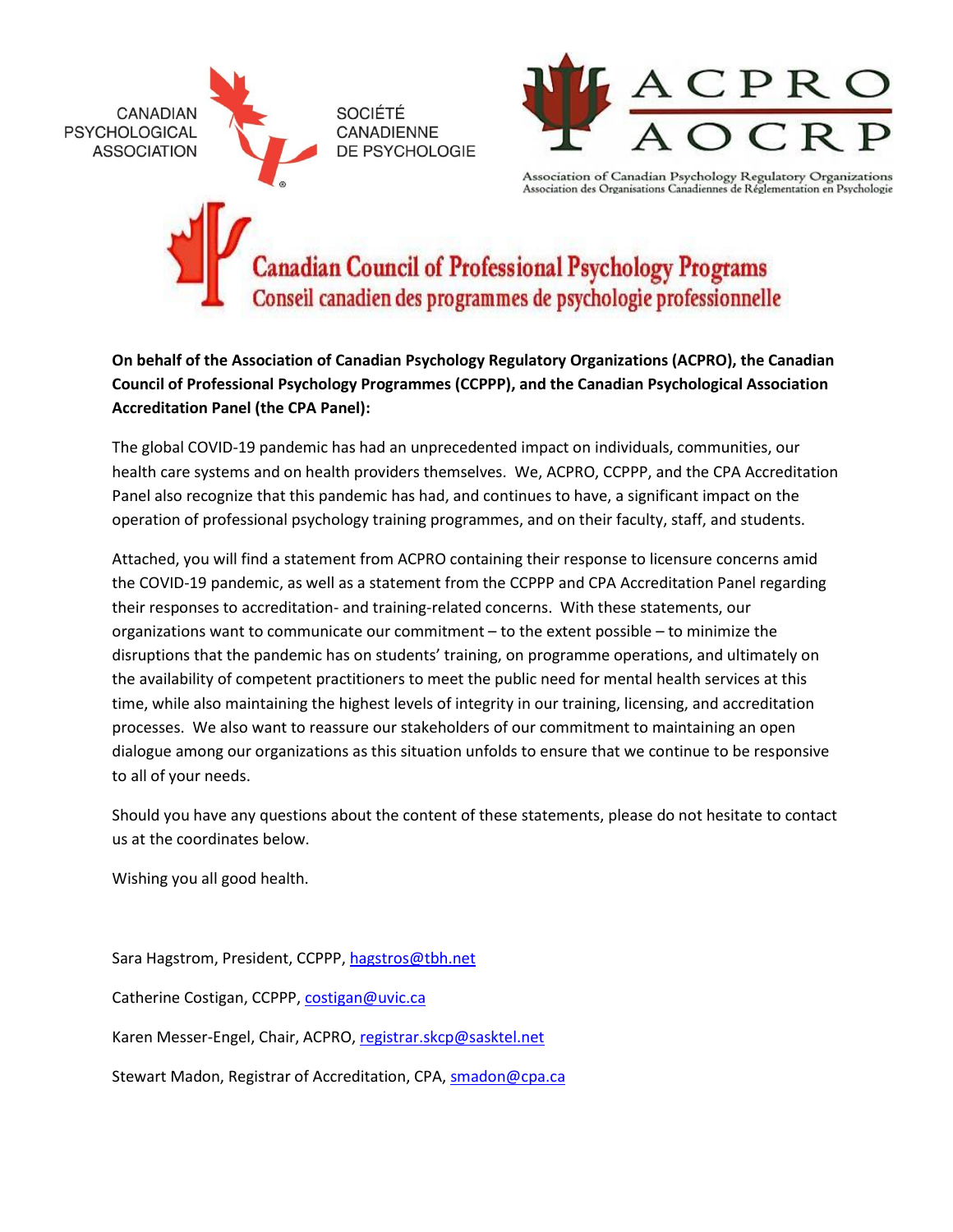#### **ACPRO STATEMENT ON COVID-19**

The member jurisdictions of the Association of Canadian Psychology Regulatory Organizations (ACPRO) are aware that the COVID-19 pandemic has impacted graduate training in psychology.

The Canadian Psychological Association (CPA) Accreditation Panel and the Canadian Council of Professional Psychology Programmes (CCPPP) have been in contact with ACPRO to inform us of the impact that the pandemic is having on training, particularly pre-doctoral internships. This occurred as part of their own discussions about how to manage any disruptions caused by COVID-19, and they flagged the issue of how this might impact the evaluation by regulators of applications for registration.

The engagement with CPA and CCPPP is a very positive one, and the issues raised impact the profession as a whole. ACPRO is pleased to contribute to this conversation by issuing this statement.

Registration requirements and legal frameworks differ to some degree across the country. All Canadian psychology regulatory bodies share two primary responsibilities: to focus on the public protection mandate and to ensure fairness and transparency in its processes.

Regulators are obligated, under law, to give fair and thorough consideration to all applications. As has always been the case, applications are considered on their own merit and a case by case assessment is conducted to determine what, if any, additional education, training and experience might be required in order to meet or become substantially equivalent to, the entry to practice requirements. Regulators are obliged to provide clear and well-reasoned feedback to applicants with regard to their applications, and applicants must be given the opportunity to provide additional information or clarification prior to any final decision being made on their application.

When appropriate and where possible discretion may be exercised to consider equivalency in circumstances where an applicant did not complete an internship or other requirement according to standards. This might mean evaluating other education, training and experience already obtained or requiring additional education, training and experience.

Future applicants are eager to understand how any variation from the planned program of study and/or internship imposed by the COVID-19 pandemic will impact on their eligibility for registration. As stated above, future applicants can and should expect that the regulator in each jurisdiction will, at the time of their application, transparently and fairly determine if any additional education, training or experience might be necessary to meet registration requirements.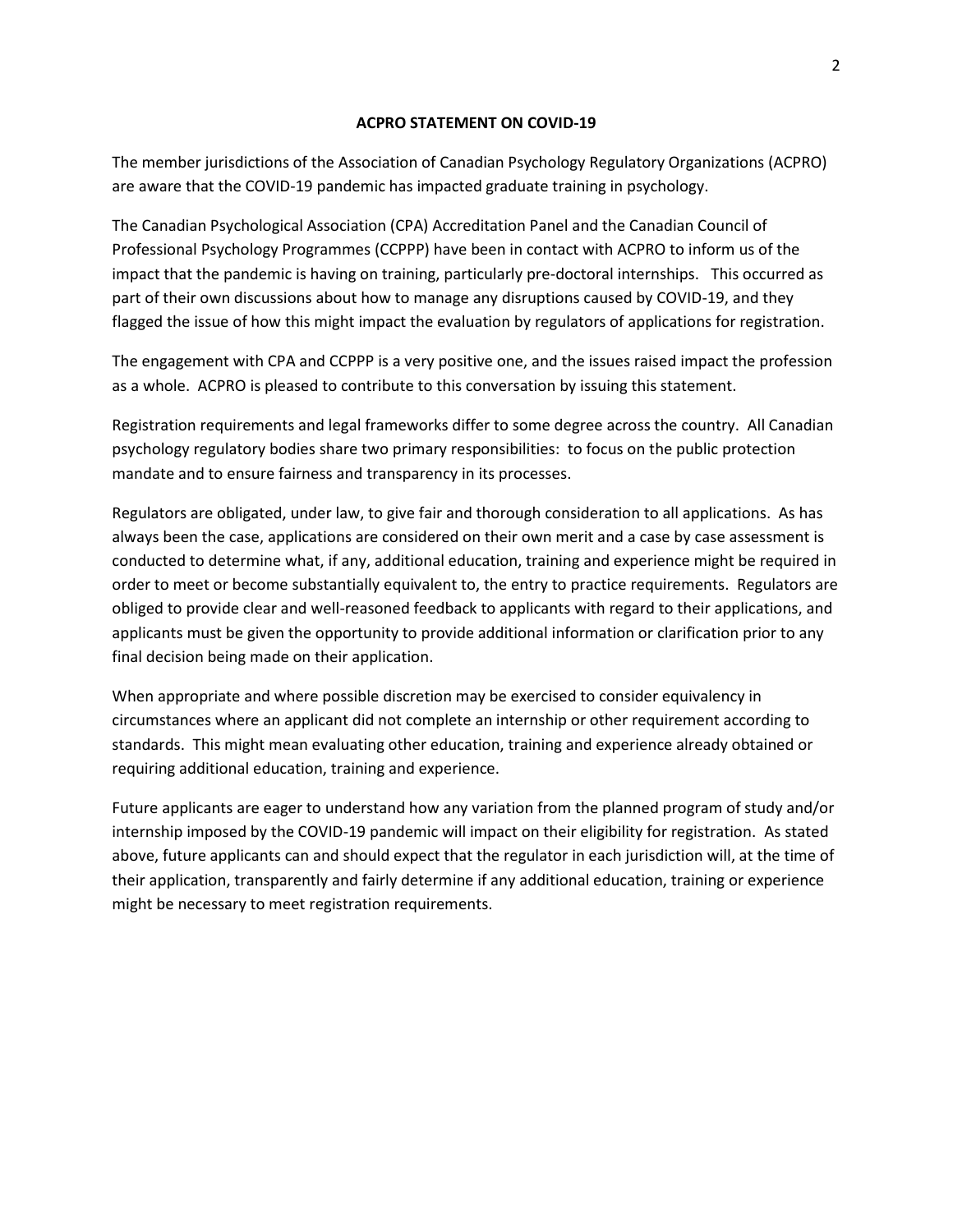## **Canadian Council of Professional Psychology Programmes (CCPPP) and the Canadian Psychological Association Accreditation Panel (the CPA Panel) Statement.**

As noted above, the global COVID-19 pandemic has had an unprecedented impact on individuals, communities, our health care systems and on health providers themselves. We, the CCPPP and the CPA Accreditation Panel also recognize that this pandemic has had, and continues to have, a significant impact on the operation of professional psychology training programmes, and on their faculty, staff, and students. We have received reports of students having had practicum placements or internships cancelled, others being encouraged to provide telepsychology and other services, and yet others being re-deployed to non-psychology roles to help their host institutions manage this crisis.

Through this statement, we want to assure all of our stakeholders that our organizations are working together to address the most pressing challenges associated with this pandemic. When possible, we will try to provide specific guidance; however, given the nature of psychology training and provincial licensing in Canada, we will only be able to speak in general terms on some issues. In addition, while we are committed to working together to address these concerns, please be aware that we can only comment on Canadian training. We understand that this may be frustrating for some with specific concerns, but it is necessary given the differences in circumstances that will exist as a result of COVID-19.

It is important to underscore that we as a group are also concerned with ensuring that those entering the profession are competent and ethical practitioners who are prepared to meet the challenges of practice, and that this protective function cannot be compromised even in times of crisis. With that said, the overarching message we hope to convey is one of reasonableness and flexibility for all involved, and that we are committed as a training community to being united, transparent, and consistent in our response to this pandemic going forward.

In order to address the myriad of concerns related to this pandemic, we have decided to focus our efforts on the three groups of students – and their associated programmes – that are likely to be most immediately affected by pandemic-related service interruptions. Those groups are: 1) students currently completing internships/residencies (in the 2019-2020 academic year), 2) students planning to apply for internships through APPIC in the Fall of 2020 to begin their internships in 2021, and 3) students planning to begin their internships/residencies in the Fall of 2020. While we recognize that students that do not fall into one of these categories may still have concerns related to course and practicum interruptions, we believe that it will be possible for doctoral training programmes to adjust to meet the needs of those students in the years to come.

#### **Students currently completing internships in the 2019-2020 training year**

The completion of a degree in professional psychology is the key step for students moving toward independent practice; as such, we have agreed that the doctoral training programmes conferring those degrees will need to take a leadership role in order to ensure that students currently completing their internships/residencies are able to move toward licensure. The doctoral programmes have the ultimate authority for conferment of the degree. When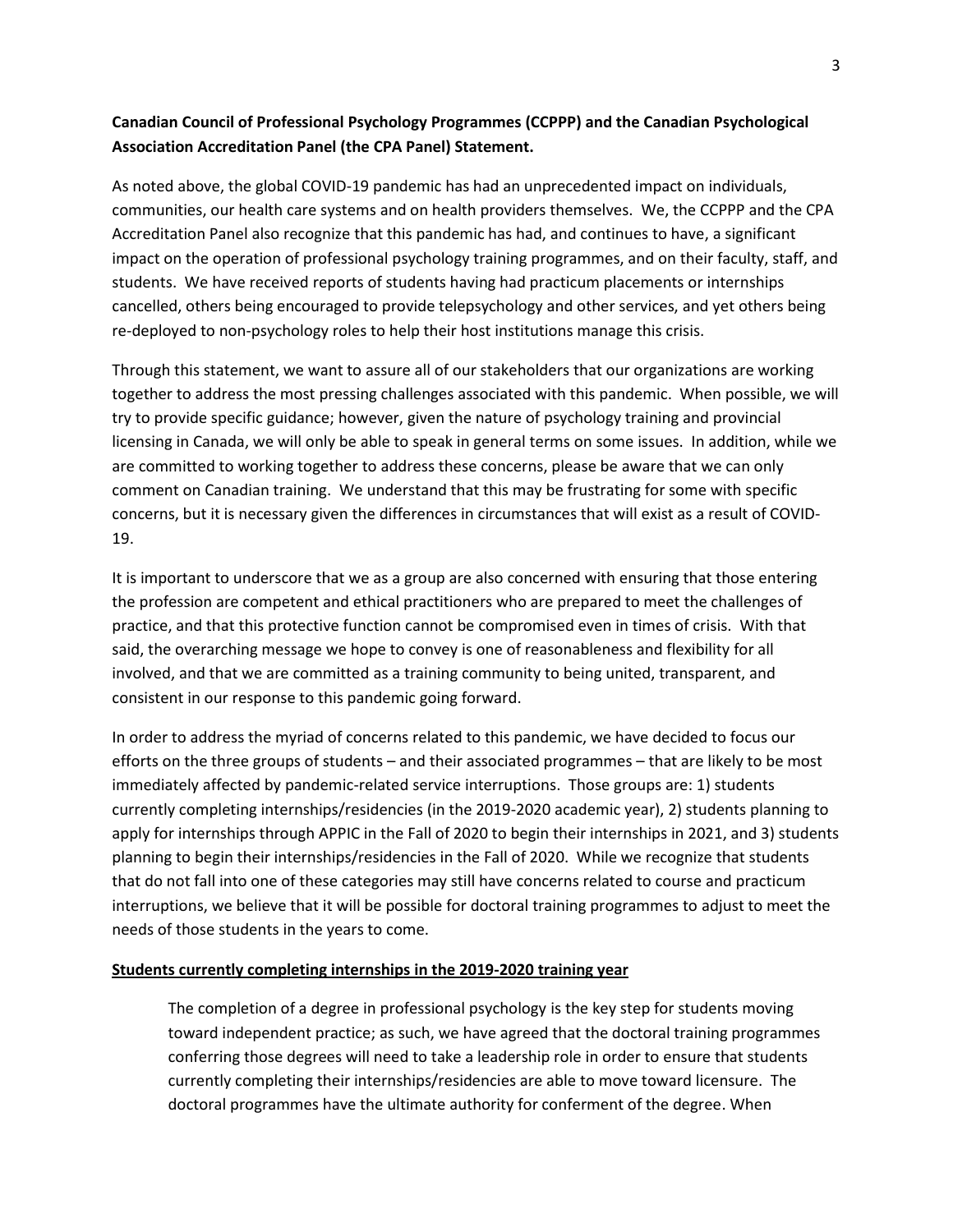considering the completion of internship requirements, we strongly encourage doctoral programmes to focus on ensuring the competence of their students through a combination of practicum experiences already completed and the training students received during truncated or modified internships. In order to achieve this, we recommend that doctoral training programmes whose students' training has been affected by the COVID-19 pandemic begin by liaising with students' internship programmes to determine the extent of the disruption in their internship training and its effect on students' overall doctoral training.

In line with the above, internship programmes are reminded that the primary focus of predoctoral internships is the training of students, and as such, they are encouraged to provide any training opportunities available during regular service interruptions. With that said, we recognize that this will not be possible for some sites due to programme/site closures, redeployment of interns to other areas of host institutions, or other pandemic-related concerns; we urge programmes to be as creative and flexible as possible to ensure the safety of their interns in these cases. As noted in the ACPRO's statement, provincial regulators will continue to review applications on a case-by-case basis to determine what, if any, additional education, training and experience might be required in order to meet, or become substantially equivalent to, the relevant entry to practice requirements. The CPA Panel also assures programmes (both doctoral and internship) that they will not be penalized for demonstrating flexibility vis-à-vis the 1600-hour supervised practice requirement at the internship level, provided that they have been transparent and consistent about the application of these practices, and that any modifications to internship or doctoral programs have been thoroughly documented for review if needed. This level of transparency will be necessary when students apply for licensure.

#### **Students applying for internships in Fall 2020 (to begin in September 2021)**

Internship/residency programmes that will be accepting applications through APPIC for their 2021-2022 training year are aware that practicum experiences have had to be cancelled or restructured due to the COVID-19 pandemic. To date, all internship programs that have responded to our query about the impact of reduced hours on AAPI and applicant reviews have indicated their intention to review applications with flexibility on hours requirements. The CPA Panel will also be flexible with respect to hours requirements for both doctoral programmes authorizing students to apply for internships, as well as internship programmes accepting those students. The CPA Panel encourages programmes to ensure that the minimum 600 hours are still met by students applying to internships, even if the composition of those hours vis-à-vis direct contact, supervision, and support activities are not exactly equivalent to the minimum prescribed by the CPA Accreditation Standards. The Panel also encourages doctoral programmes to consider the preparedness of students applying for internships as a function of competence and readiness in the event that the number of hours required are not met. As above, programmes will need to be transparent and consistent about the application of these practices, and any modifications will need to be thoroughly documented for review if needed. Again, this level of transparency will be necessary when students apply for licensure.